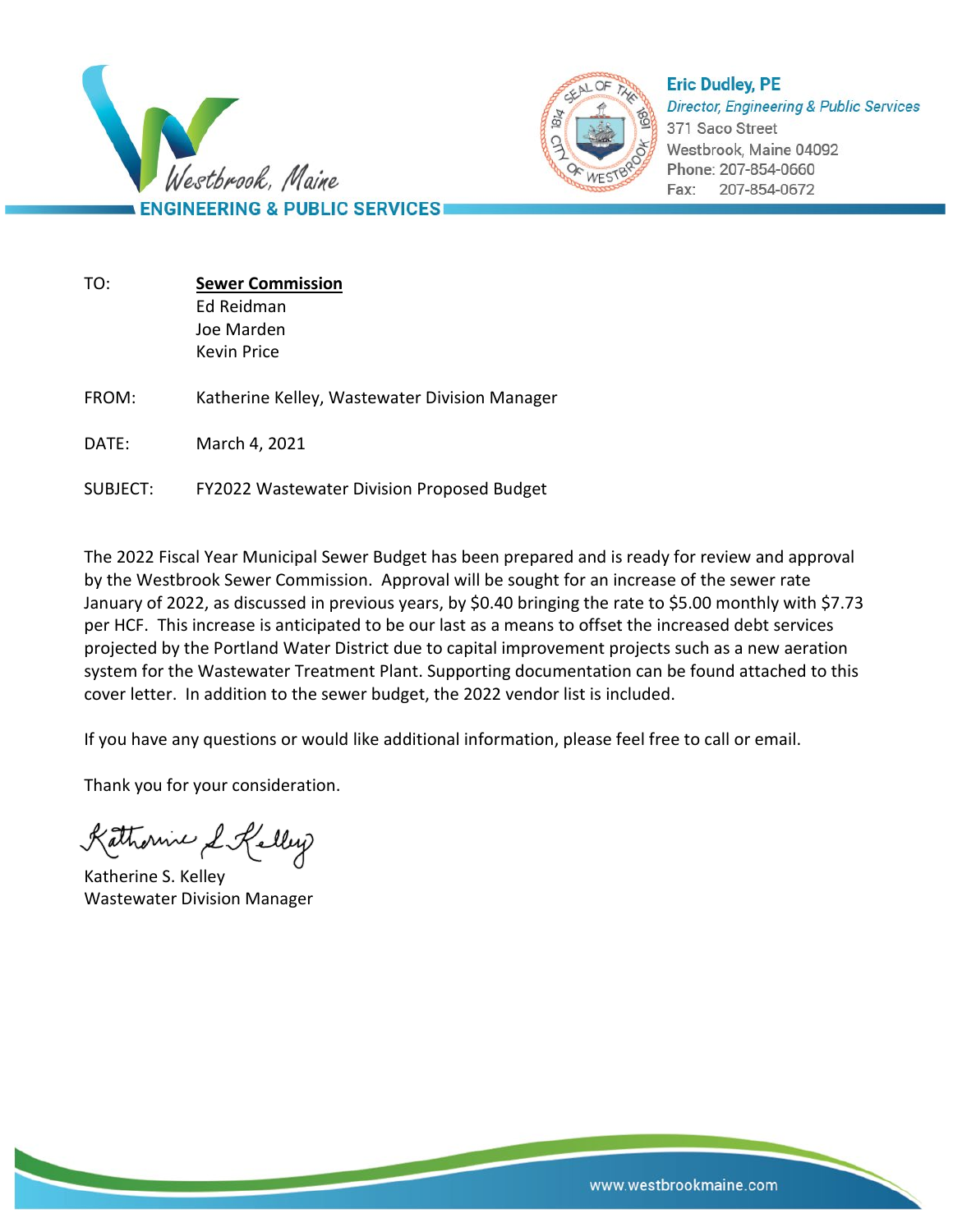## **City of Westbrook**

**Sewer Fund**

**Budget Comparisons CY19, YTD CY20, & FY21**

| <b>Account Description</b>              | <b>Account Numbers</b><br>80003250 | <b>CY19 Budgeted</b> | <b>CY19 Actuals</b>      | $-1$           | <b>CY20 Budgeted</b>     | CY20 YTD<br><b>July 13, 2020</b> | $-1+$                    | <b>FY22 Budgeted</b>     | % Bud Inc.<br><b>CY20/FY22</b> |
|-----------------------------------------|------------------------------------|----------------------|--------------------------|----------------|--------------------------|----------------------------------|--------------------------|--------------------------|--------------------------------|
| Sewer Assessments                       | 41200                              | (4,603,294)          | (4,579,069)              | 24,225         | (4,867,994)              | (2, 146, 602)                    | 2,721,392                | (5,265,045)              | 145.3%                         |
| Interest/Penalties on Tax               | 41900                              |                      | (433)                    | (433)          | $\overline{\phantom{a}}$ | (402)                            | (402)                    | (500)                    | 0.0%                           |
| <b>Investment Earnings</b>              | 46000                              | (50,000)             | (73, 594)                | (23, 594)      | (65,000)                 | (38, 447)                        | 26,553                   | (6,000)                  | $-84.4%$                       |
| <b>Transfer from Sewer Fund Balance</b> |                                    |                      |                          |                |                          |                                  | $\blacksquare$           |                          | 0.0%                           |
| <b>Total Revenue</b>                    |                                    | (4,653,294)          | (4,653,097)              | 197            | (4,932,994)              | (2, 185, 451)                    | 2,747,543                | (5, 271, 545)            | 141.2%                         |
| <b>Expenses:</b>                        |                                    |                      |                          |                |                          |                                  |                          |                          |                                |
| Salaries - Regular                      | 51100                              | 363,236              | 321,907                  | 41,329         | 369,572                  | 191,159                          | 178,413                  | 395,249                  | 6.9%                           |
| Salaries - Overtime                     | 51300                              | 22,500               | 25,473                   | (2, 973)       | 23,175                   | 11,819                           | 11,356                   | 24,143                   | 4.2%                           |
| Cash In                                 | 51600                              |                      |                          |                | $\overline{a}$           |                                  | $\blacksquare$           | $\overline{a}$           | 0.0%                           |
| <b>Other Employee Benefits</b>          | 52900                              | 145,112              | 128,387                  | 16,725         | 149,487                  | $\sim$                           | 149,487                  | 147,468                  | $-1.4%$                        |
| Uniforms                                | 52901                              | 5,400                | 4,423                    | 977            | 5,400                    | 2,260                            | 3,140                    | 5,500                    | 1.9%                           |
| <b>Medical Exams/Physicals</b>          | 52902                              | 1,000                | 1,394                    | (394)          | 2,000                    | 392                              | 1,608                    | 2,000                    | 0.0%                           |
| Training                                | 53300                              | 6,000                | 1,784                    | 4,216          | 3,000                    | 2,449                            | 551                      | 5,000                    | 66.7%                          |
| Architect & Engineering                 | 53420                              | 75,000               | 62,609                   | 12,391         | 50,000                   | 94                               | 49,906                   | 57,500                   | 15.0%                          |
| Prof Services - IT/Technology           | 53520                              | 500                  |                          | 500            | 500                      | L.                               | 500                      | 500                      | 0.0%                           |
| <b>GIS Project</b>                      | 53617                              | 50,000               | 48,839                   | 1,161          | 50,000                   | 26,128                           | 23,872                   | 57,000                   | 14.0%                          |
| Portland Water Assessment               | 53622                              | 2,539,800            | 2,539,800                | $\overline{a}$ | 2,820,768                | 1,645,448                        | 1,175,320                | 3,196,094                | 13.3%                          |
| Utility/Water & Sewer                   | 54105                              | 3,000                | 2,506                    | 494            | 3,000                    | 889                              | 2,111                    | 3,000                    | 0.0%                           |
| Maint Building & Grounds                | 54312                              | 8,000                | 17,201                   | (9, 201)       | 8,000                    | 6,079                            | 1,921                    | 19,850                   | 148.1%                         |
| <b>Tech Consult Maint</b>               | 54330                              | 5,000                | 1,053                    | 3,947          | 4,000                    | $\overline{\phantom{a}}$         | 4,000                    | $\blacksquare$           | $-100.0%$                      |
| Maint - Small Equip                     | 54390                              | 3,500                | 5,010                    | (1, 510)       | 3,500                    | 598                              | 2,902                    | 8,500                    | 142.9%                         |
| Equipment & Vehicle Lease               | 54420                              | 15,790               | 700                      | 15,090         | 15,790                   | $\sim$                           | 15,790                   | 15,790                   | 0.0%                           |
| Tel - Push Talk                         | 55320                              | 6,000                | 9,253                    | (3, 253)       | 9,000                    | 4,343                            | 4,657                    | 13,000                   | 44.4%                          |
| <b>General Supplies</b>                 | 56000                              | 4,000                | 3,280                    | 720            | 4,000                    | 2,576                            | 1,424                    | 6,000                    | 50.0%                          |
| <b>Chemical Supplies</b>                | 56044                              |                      |                          |                | $\overline{\phantom{a}}$ | $\overline{\phantom{a}}$         | $\blacksquare$           | $\overline{\phantom{a}}$ | 0.0%                           |
| Natural Gas                             | 56210                              | 10,000               | 2,759                    | 7,241          | 5,000                    | 1,302                            | 3,698                    | 10,000                   | 100.0%                         |
| Electricity                             | 56220                              | 50,000               | 46,244                   | 3,756          | 47,000                   | 25,212                           | 21,788                   | 47,000                   | 0.0%                           |
| Fuel, Gas                               | 56260                              | 5,000                | 4,319                    | 681            | 5,000                    | 2,456                            | 2,544                    | 5,000                    | 0.0%                           |
| Fuel, Diesel                            | 56261                              | 4,000                | 3,239                    | 761            | 4,000                    | 1,529                            | 2,471                    | 4,000                    | 0.0%                           |
| <b>Auto Parts</b>                       | 56700                              | 7,000                | 2,129                    | 4,871          | 5,000                    | 694                              | 4,306                    | 6,500                    | 30.0%                          |
| Vehicles, New                           | 57320                              | $\sim$               | $\blacksquare$           | $\sim$         | $\blacksquare$           | $\overline{\phantom{a}}$         | $\overline{\phantom{a}}$ | $\blacksquare$           | 0.0%                           |
| Furniture/Fixtures                      | 57330                              | 1,000                | $\overline{\phantom{a}}$ | 1,000          | 1,000                    | $\sim$                           | 1,000                    | 1,000                    | 0.0%                           |
| Hardware/SCADA                          | 57340                              | 10,000               | 1,896                    | 8,104          | 50,000                   | 23,222                           | 26,778                   | 40,000                   | $-20.0%$                       |
| Small Equipment                         | 57390                              | 30,000               | 32,370                   | (2,370)        | 30,000                   | 10,201                           | 19,800                   | 30,000                   | 0.0%                           |
| Reline Work - Sewer Rehab.              | 57400                              | 70,000               | 60,499                   | 9,501          | 125,000                  | 46,002                           | 78,998                   | 386,000                  | 208.8%                         |
| Dues & Memberships                      | 58100                              | 400                  | 35                       | 365            | 400                      | 205                              | 195                      | 400                      | 0.0%                           |
| Debt Service - Principal & Interest     | 58310                              | 1,025,064            | $\sim$                   | 1,025,064      | 1,003,504                |                                  | 1,003,504                | 348,429                  | $-65.3%$                       |
| Sludge Disposal                         | 58981                              | 4,000                | 2,875                    | 1,125          | 4,000                    | 100                              | 3,900                    | 4,500                    | 12.5%                          |
| Inspection - TV                         | 58982                              | 20,000               | 18,116                   | 1,884          | 23,000                   | 4,701                            | 18,299                   | 30,000                   | 30.4%                          |
| Casting/Brick/Pipe                      | 58983                              | 20,000               | 18,944                   | 1,056          | 40,000                   | 954                              | 39,046                   | 55,000                   | 37.5%                          |
| <b>NPDES</b>                            | 59000                              | 50,000               | 44,248                   | 5,752          | 50,000                   | 29,129                           | 20,871                   | 50,000                   | 0.0%                           |
| Transfer to Capital Project Fund        | 59400                              | 92,992               |                          | 92,992         | 18,898                   |                                  | 18,898                   | 297,122                  | 1472.2%                        |
| <b>Total Expenses</b>                   |                                    | 4,653,294            | 3,411,293                | 1,242,001      | 4,932,994                | 2,039,939                        | 2,893,055                | 5,271,545                | 158.4%                         |
| Total Sewer Surplus / (Deficit)         |                                    |                      | 1,241,803                | 1,241,803      |                          | 145,512                          | 145,512                  | $\mathbf{0}$             |                                |

| 6.9%<br>395,249<br>4.2%<br>24,143<br>0.0%<br>$-1.4%$<br>147,468 |  |
|-----------------------------------------------------------------|--|
|                                                                 |  |
|                                                                 |  |
|                                                                 |  |
|                                                                 |  |
|                                                                 |  |
| 5,500<br>1.9%                                                   |  |
| 2,000<br>0.0%                                                   |  |
| 5,000<br>66.7%                                                  |  |
| 57,500<br>15.0%                                                 |  |
| 500<br>0.0%                                                     |  |
| 57,000<br>14.0%                                                 |  |
| 3,196,094<br>13.3%                                              |  |
| 3,000<br>0.0%                                                   |  |
| 19,850<br>148.1%                                                |  |
| $-100.0%$                                                       |  |
| 142.9%<br>8,500                                                 |  |
| 15,790<br>0.0%                                                  |  |
| 13,000<br>44.4%                                                 |  |
| 6,000<br>50.0%                                                  |  |
| 0.0%                                                            |  |
| 10,000<br>100.0%                                                |  |
| 47,000<br>0.0%                                                  |  |
| 5,000<br>0.0%                                                   |  |
| 4,000<br>0.0%                                                   |  |
| 30.0%<br>6,500                                                  |  |
| 0.0%                                                            |  |
| 0.0%<br>1,000                                                   |  |
| 40,000<br>$-20.0%$                                              |  |
| 30,000<br>0.0%                                                  |  |
| 208.8%<br>386,000                                               |  |
| 0.0%<br>400                                                     |  |
| $-65.3%$<br>348,429                                             |  |
| 4,500<br>12.5%                                                  |  |
| 30.4%<br>30,000                                                 |  |
| 37.5%<br>55,000                                                 |  |
| 0.0%<br>50,000                                                  |  |
| 297,122<br>1472.2%                                              |  |
| 5,271,545<br>158.4%                                             |  |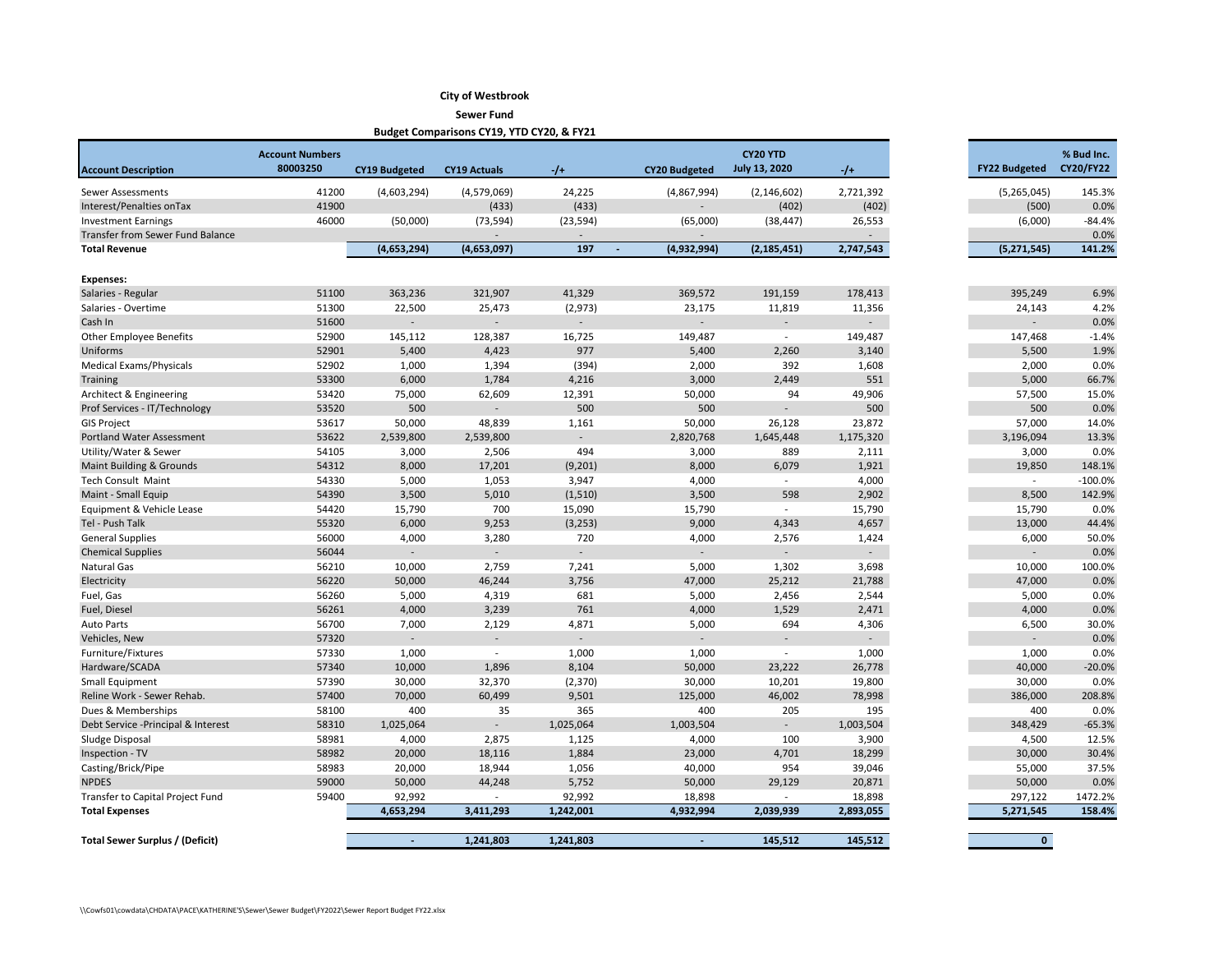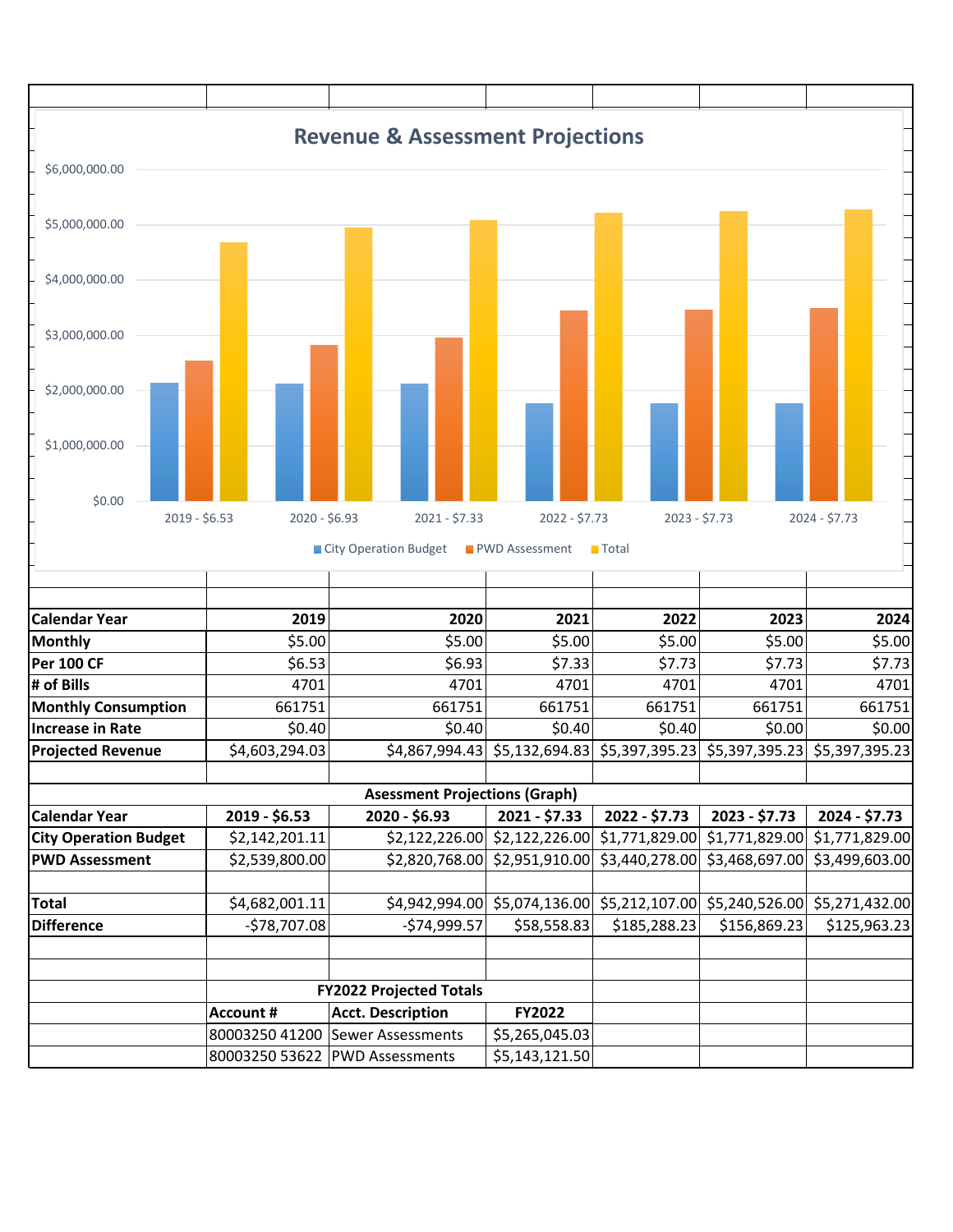## **SEWER DEPT 2022 BUDGET"VENDOR LIST"**

## **Wastewater Division Vendors**

| 80003250 52901            | .<br><b>Forms</b> | \$5.500.00 |
|---------------------------|-------------------|------------|
| <b>Cintas Corporation</b> |                   |            |
|                           |                   |            |

| 80003250 53420               |                  | Engineering                |                                  | \$57,500.00 |
|------------------------------|------------------|----------------------------|----------------------------------|-------------|
| Gorrill-Palmer               | .Sebago Technics | Germain-Collins<br>ISt.    | <b>RW Gillespie &amp; Assoc.</b> |             |
| Lloyds Register Americas Inc | <b>Stantec</b>   | <b>SW Cole Engineering</b> | Wright-Pierce                    |             |

| 80003250 53617              | ОН<br>ecis | 0000<br>\$57<br>"UU" |
|-----------------------------|------------|----------------------|
| Cartographic Associates Inc |            |                      |
|                             |            |                      |

| 80003250 54105                 | Utility/Water & Sewer | \$3,000.00 |
|--------------------------------|-----------------------|------------|
| <b>Portland Water District</b> |                       |            |
|                                |                       |            |

| 80003250 54312       |                            | Maintenance - Building & Grounds | \$19,850.00             |                         |
|----------------------|----------------------------|----------------------------------|-------------------------|-------------------------|
| Carbtrol Corporation | Glidden Paving             | IK & S Doors                     | <b>IPowerProducts</b>   | <b>Supplyworks</b>      |
| Corey Electric       | <b>I</b> Handvman Services | <b>IL</b> owes                   | <b>IPTI Paving</b>      | <b>Stultz Electric</b>  |
| <b>EJ Prescott</b>   | IHome Depot                | <b>IOverhead Door</b>            | <b>IShaw Brothers</b>   | <b>Supplyworks</b>      |
| G & E Roofing        | IHonevwell                 | <b>IPatriot Mechanical</b>       | <b>Stevens Electric</b> | <b>IWW Grainger Inc</b> |

| 80003250 54390    |                        | <b>Maint. - Small Equipment</b>     |                         | \$8,500.00 |
|-------------------|------------------------|-------------------------------------|-------------------------|------------|
| Aubuchon Hardware | Haves Pump             | <b>MB Tractor Equipment</b>         | Sportsman's Hardware    |            |
| Cummins Northeast | Home Depot             | <b>IMSA Gas Meters</b>              | <b>Stultz Electric</b>  |            |
| <b>CN Wood</b>    | <b>Honevwell</b>       | <b>Patriot Mechanical</b>           | Stevens Electric & Pump |            |
| Fastenal          | Jack Young Co.         | <b>Pine Tree Environmental</b>      |                         |            |
| Gorman Rupp Pump  | <b>K &amp; S Doors</b> | <b>IPortland North Truck Center</b> |                         |            |
| Hall Implement    | Lowe's Companies Inc   | Southworth Milton                   |                         |            |

| 80003250 54420    |                              | <b>Equipment &amp; Vehicle Lease</b> |  | \$15,790.00 |
|-------------------|------------------------------|--------------------------------------|--|-------------|
| Androscoggin Bank | <b>MSA Gas Meters</b>        | <b>Rowe Ford</b>                     |  |             |
| <b>CN Wood</b>    | IPortland North Truck Center | Stultz Electric                      |  |             |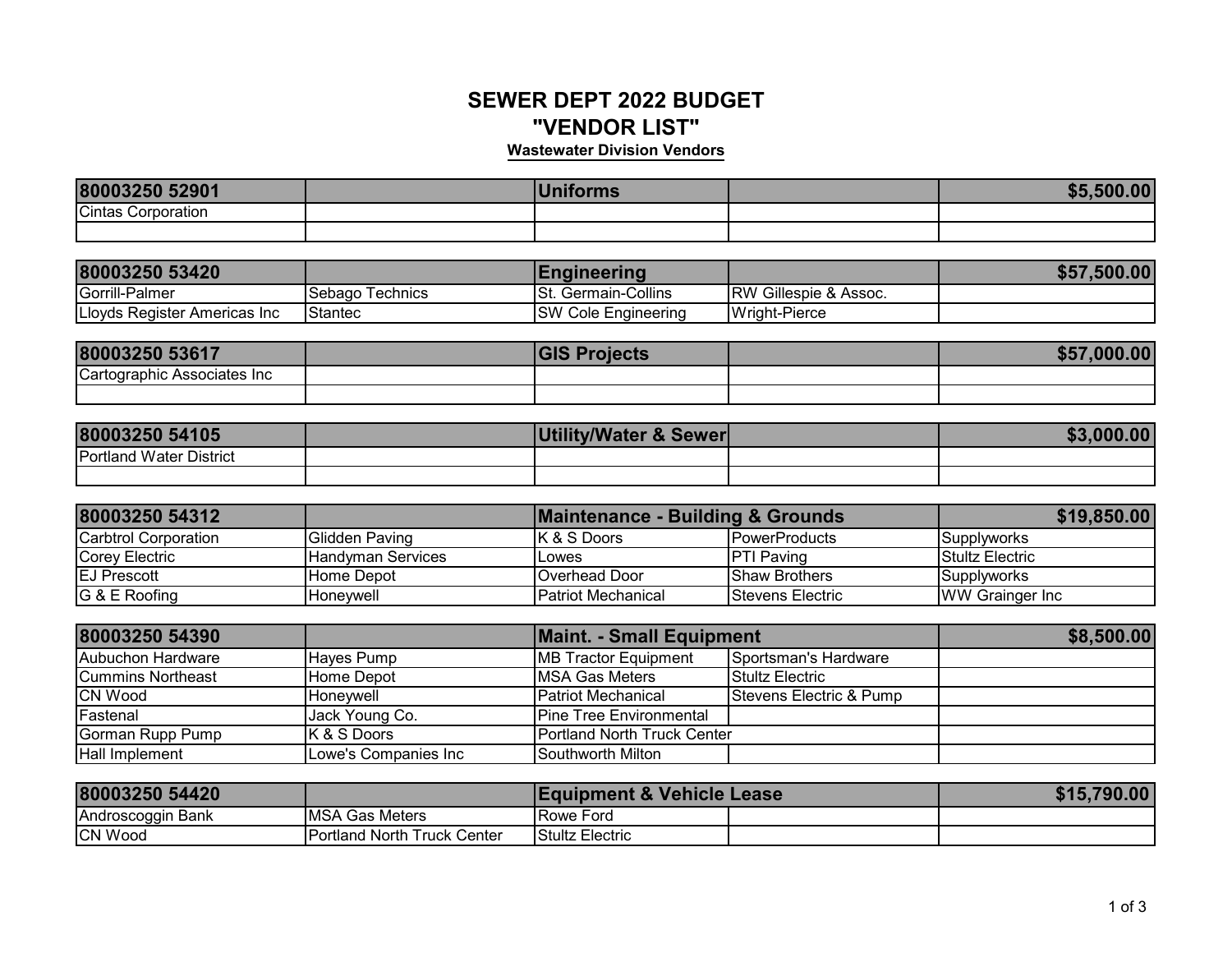| 80003250 55320                  |                                   | <b>Telephone - Push Talk</b> | \$13,000.00 |
|---------------------------------|-----------------------------------|------------------------------|-------------|
| <b>AT&amp;T Mobility II LLC</b> | Corey Electric                    | Verizon Wireless Services    |             |
| Consolidated Communications     | <b>IOtelco Telecommunications</b> |                              |             |

| 80003250 56000 |                              | <b>General Supplies</b>  |                                       | \$6,000.00 |
|----------------|------------------------------|--------------------------|---------------------------------------|------------|
| Adobe Acropro  | <b>Horizon Solutions LLC</b> | <b>IWB Mason Co Inc.</b> | <b>IWalsh Printing &amp; Graphics</b> |            |
| <b>DTL</b> Inc | Lowe's Companies Inc         | <b>WW Grainger Inc.</b>  |                                       |            |

| 80003250 56210             | <b>Natural Gas</b> | \$10,000.00 |
|----------------------------|--------------------|-------------|
| Unitil Service Corporation |                    |             |
| Suburan Propane            |                    |             |

| 80003250 56220      | <b>Iectricity</b> | \$47,000.00 |
|---------------------|-------------------|-------------|
| Central Maine Power |                   |             |
| Corey Electric      |                   |             |

| 80003250 56700               |                                               | <b>Vehicle Supplies/Auto Parts</b> |                             | \$6,500.00                       |
|------------------------------|-----------------------------------------------|------------------------------------|-----------------------------|----------------------------------|
| Adams & Fogg                 | Eastern Electric                              | Jack Young Co.                     | <b>Nortrax</b>              | Weirs Motor Sales, Inc.          |
| Adams Emergency Vehicles     | Genuine Parts Company (NAPA) Jordan Equipment |                                    | O'Connor GMC                | <b>Westbrook Service Center</b>  |
| Advance Auto Parts           | Gorham Tractor                                | KL Jack & Co                       | <b>Portland North Truck</b> | <b>Wingfoot Commericial Tire</b> |
| <b>AEC Control System</b>    | <b>Greg Buckley/MSA Meters</b>                | Lee Dodge                          | Roberts Auto Body           | Yerxa's                          |
| Aqua Solutions Inc           | Hayes Pump                                    | <b>McFarland Spring</b>            | <b>Rowe Ford</b>            | Vactor                           |
| Atlantic Broom Service, Inc. | Hews Co.                                      | <b>Messer Truck Equipment</b>      | Stevens Electrical          | <b>CN Wood</b>                   |
| Corey Electric               | Howard P. Fairfield, Inc.                     | Morrison & Sylvester Inc           | <b>Stultz Electric</b>      |                                  |
| Cummins Northeast, Inc.      | Hydraulic Hose & Assembly                     | Northland Holder, Inc.             | <b>Tenco</b>                |                                  |

| 80003250 57340                      |                                  | <b>Computers/SCADA Maintenance</b> |  | \$40,000.00 |
|-------------------------------------|----------------------------------|------------------------------------|--|-------------|
| <b>AT&amp;T Mobility II LLC</b>     | <b>IMaine Security</b>           |                                    |  |             |
| <b>Electrical Controls of Maine</b> | Unified Communications (TPX)     |                                    |  |             |
| <b>ESRI</b>                         | <b>Verizon Wireless Services</b> |                                    |  |             |

| 80003250 57390                                   |                                | <b>Small Equipment</b>       |                                    | \$30,000.00             |
|--------------------------------------------------|--------------------------------|------------------------------|------------------------------------|-------------------------|
| <b>CN Wood</b>                                   | IEverett J Prescott Inc        | Home Depot                   | <b>Nortrax</b>                     | <b>IStultz Electric</b> |
| <b>ICummins Northeast</b>                        | <b>Faulkner Welding</b>        | <b>Horizon Solutions LLC</b> | Overhead Door                      | SupplyWorks             |
| DTL Inc (Sportsman)                              | Genuine Parts Company          | IK & S Doors                 | <b>I</b> Portland North            | Vactor Corp             |
| <b>IEastern Electric</b>                         | <b>Greg Buckley/MSA Meters</b> | IK L Jack & Co               | <b>Pine Enviornmental Services</b> | Tenco                   |
| Ed Willete Jr Inc (Eds Batteries) Hayes Pump Inc |                                | Lowes                        | <b>Steven's Electric</b>           | <b>WW Grainger Inc.</b> |